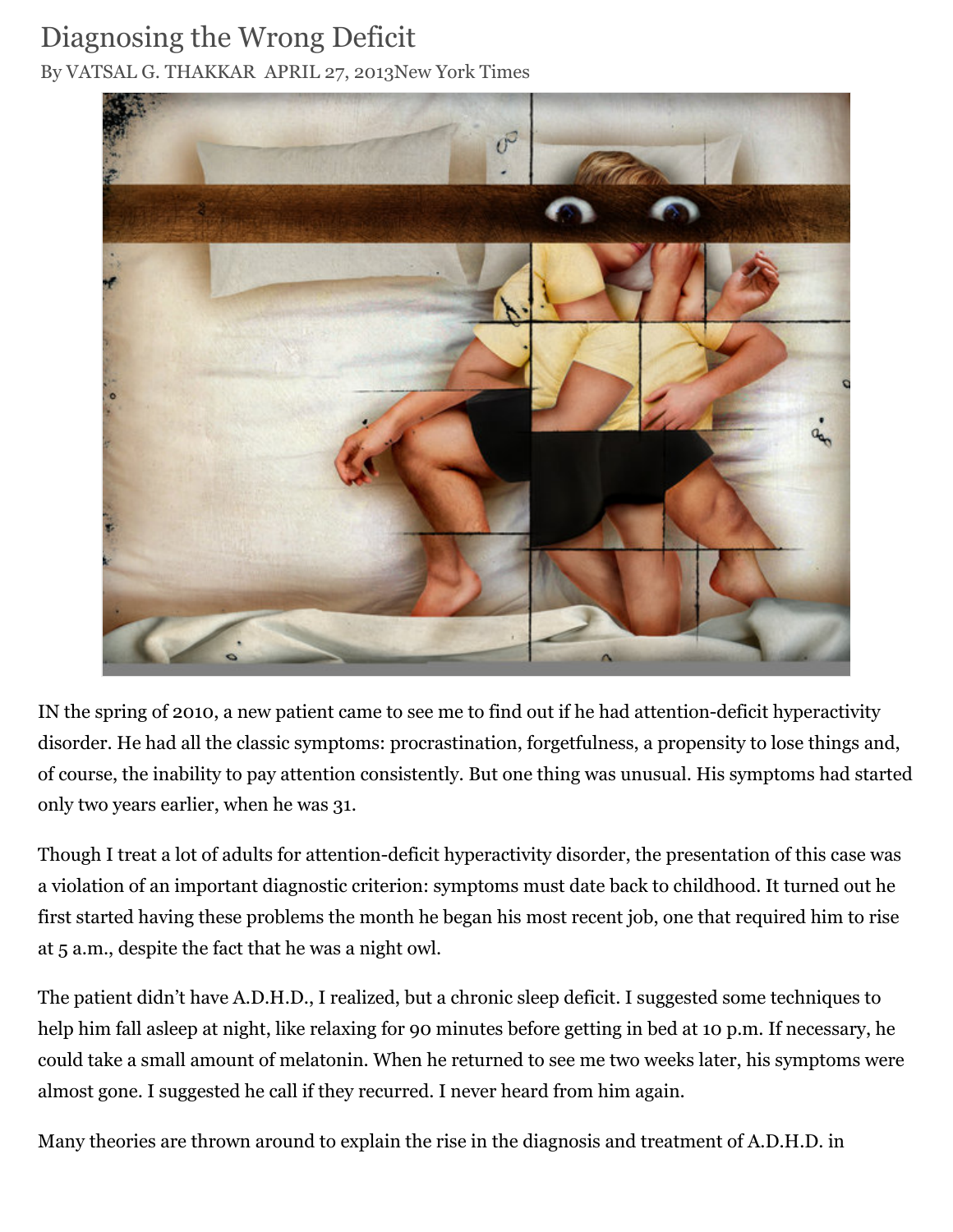children and adults. According to the Centers for Disease Control and Prevention, 11 percent of school-age children have now received a diagnosis of the condition. I don't doubt that many people do, in fact, have A.D.H.D.; I regularly diagnose and treat it in adults. But what if a substantial proportion of cases are really sleep disorders in disguise?

For some people — especially children — sleep deprivation does not necessarily cause lethargy; instead they become hyperactive and unfocused. Researchers and reporters are increasingly seeing connections between dysfunctional sleep and what looks like A.D.H.D., but those links are taking a long time to be understood by parents and doctors.

We all get less sleep than we used to. The number of adults who reported sleeping fewer than seven hours each night went from some 2 percent in 1960 to more than 35 percent in 2011. Sleep is even more crucial for children, who need delta sleep — the deep, rejuvenating, slow-wave kind — for proper growth and development. Yet today's youngsters sleep more than an hour less than they did a hundred years ago. And for all ages, contemporary daytime activities — marked by nonstop 14-hour schedules and inescapable [melatonin-inhibiting iDevices](http://www.scientificamerican.com/article.cfm?id=bright-screens-could-delay-bedtime) — often impair sleep. It might just be a coincidence, but this sleeprestricting lifestyle began getting more extreme in the 1990s, the decade with the explosion in A.D.H.D. diagnoses.

A number of studies have shown that a huge proportion of children with an A.D.H.D. diagnosis also have sleep-disordered breathing like apnea or snoring, restless leg syndrome or non-restorative sleep, in which delta sleep is frequently interrupted.

One study, published in 2004 in the journal Sleep, looked at 34 children with A.D.H.D. Every one of them showed a deficit of delta sleep, compared with only a handful of the 32 control subjects.

A 2006 study in the journal Pediatrics showed something similar, from the perspective of a surgery clinic. This study included 105 children between ages 5 and 12. Seventy-eight of them were scheduled to have their tonsils removed because they had problems breathing in their sleep, while 27 children scheduled for other operations served as a control group. Researchers measured the participants' sleep patterns and tested for hyperactivity and inattentiveness, consistent with standard protocols for validating an A.D.H.D. diagnosis.

Of the 78 children getting the tonsillectomies, 28 percent were found to have A.D.H.D., compared with only 7 percent of the control group.

Even more stunning was what the study's authors found a year after the surgeries, when they followed up with the children. A full half of the original A.D.H.D. group who received tonsillectomies  $-11$  of 22 children — no longer met the criteria for the condition. In other words, what had appeared to be A.D.H.D.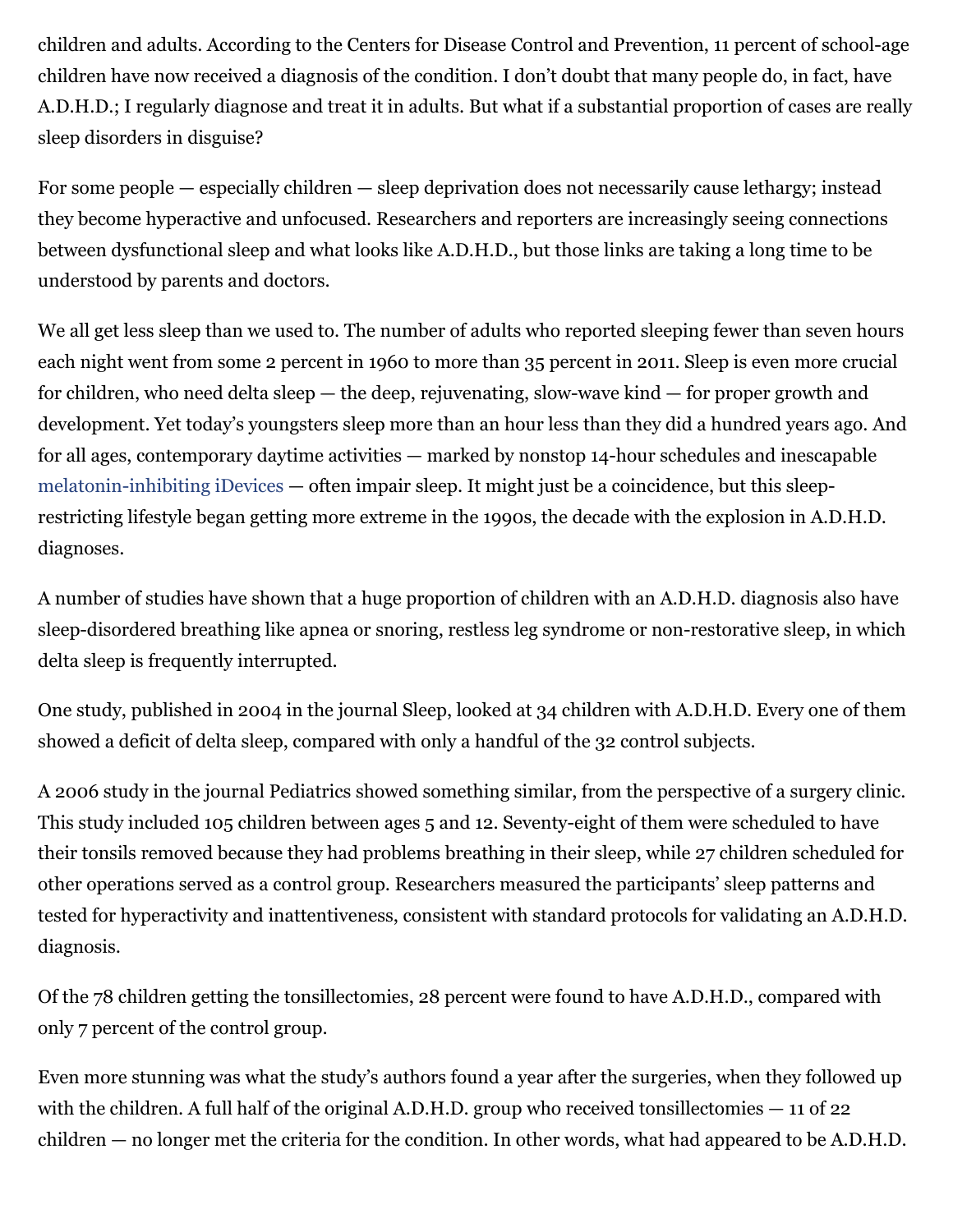had been resolved by treating a sleeping problem.

But it's also possible that A.D.H.D.-like symptoms can persist even after a sleeping problem is resolved. Consider a long-term study of more than 11,000 children in Britain published last year, also in Pediatrics. Mothers were asked about symptoms of sleep-disordered breathing in their infants when they were 6 months old. Then, when the children were 4 and 7 years old, the mothers completed a behavioral questionnaire to gauge their children's levels of inattention, hyperactivity, anxiety, depression and problems with peers, conduct and social skills.

The study found that children who suffered from sleep-disordered breathing in infancy were more likely to have behavioral difficulties later in life — they were 20 to 60 percent more likely to have behavioral problems at age 4, and 40 to 100 percent more likely to have such problems at age 7. Interestingly, these problems occurred even if the disordered breathing had abated, implying that an infant breathing problem might cause some kind of potentially irreversible neurological injury.

CLEARLY there is more going on in the nocturnal lives of our children than any of us have realized. Typically, we see and diagnose only their downstream, daytime symptoms.

There has been less research into sleep and A.D.H.D. outside of childhood. But a team from Massachusetts General Hospital found, in one of the only studies of its kind, that sleep dysfunction in adults with A.D.H.D. closely mimics the sleep dysfunction in children with A.D.H.D.

There is also some promising research being done on sleep in adults, relating to focus, memory and cognitive performance. A study published in February in the journal Nature Neuroscience found that the amount of delta sleep in seniors correlates with performance on memory tests. And a study published three years ago in Sleep found that while subjects who were deprived of sleep didn't necessarily report feeling sleepier, their cognitive performance declined in proportion to their sleep deprivation and continued to worsen over five nights of sleep restriction.

As it happens, "moves about excessively during sleep" was once listed as a symptom of attention-deficit disorder in the Diagnostic and Statistical Manual of Mental Disorders. That version of the manual, published in 1980, was the first to name the disorder. When the term A.D.H.D., reflecting the addition of hyperactivity, appeared in 1987, the diagnostic criteria no longer included trouble sleeping. The authors said there was not enough evidence to support keeping it in.

But what if doctors, before diagnosing A.D.H.D. in their patients, did have to find evidence of a sleep disorder? Psychiatric researchers typically don't have access to the equipment or expertise needed to evaluate sleep issues. It's tricky to ask patients to keep sleep logs or to send them for expensive overnight sleep studies, which can involve complicated equipment like surface electrodes to measure brain and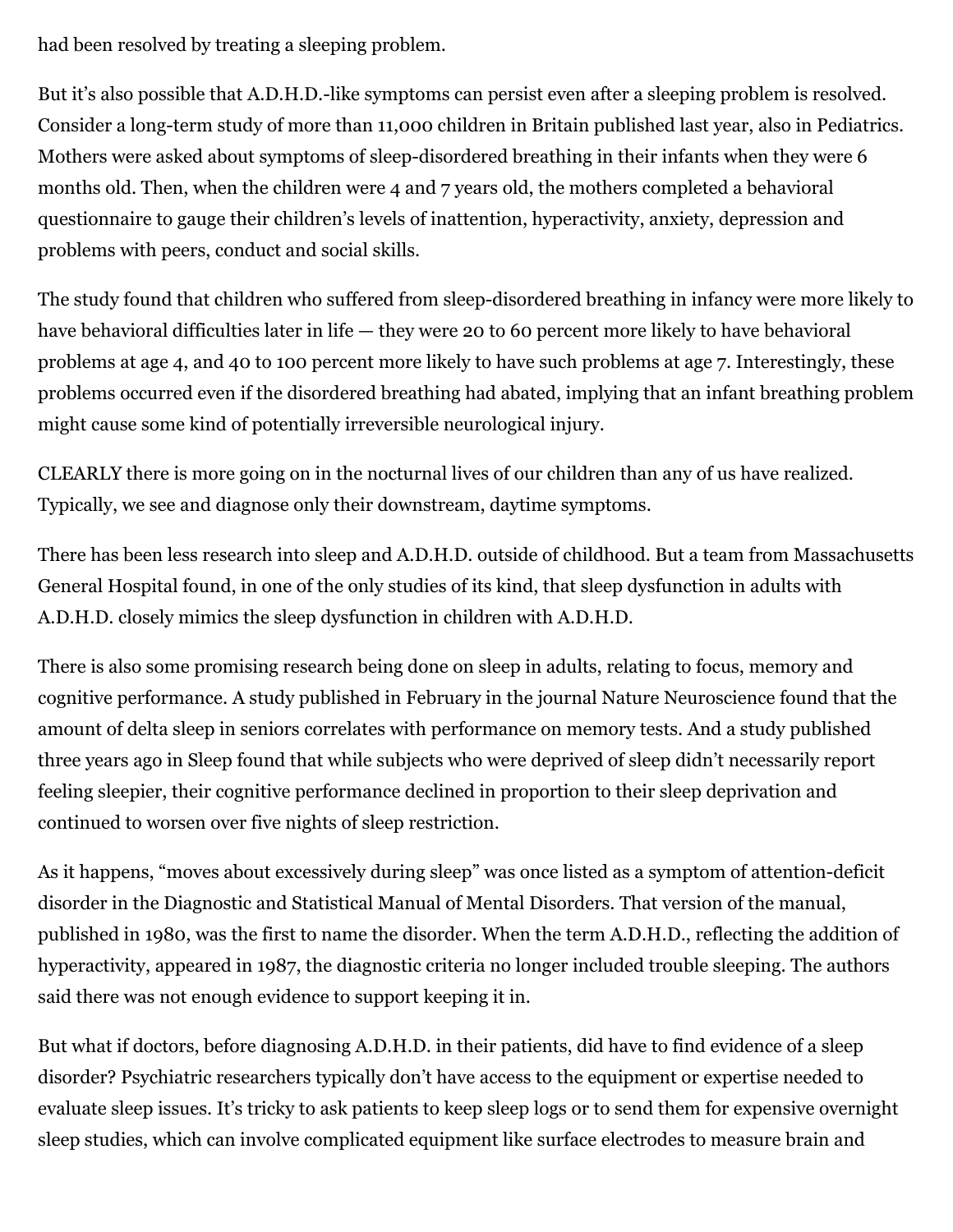muscle activity; abdominal belts to record breathing; "pulse oximeters" to measure blood oxygen levels; even snore microphones. (And getting a sleep study approved by an insurance company is by no means guaranteed.) As it stands, A.D.H.D. can be diagnosed with only an office interview.

Sometimes my patients have resisted my referrals for sleep testing, since everything they have read (often through direct-to-consumer marketing by drug companies) identifies A.D.H.D. as the culprit. People don't like to hear that they may have a different, stranger-sounding problem that can't be fixed with a pill though this often changes once patients see the results of their sleep studies.

Beyond my day job, I have a personal interest in A.D.H.D. and sleep disorders. Beginning in college and for nearly a decade, I struggled with profound cognitive lethargy and difficulty focusing, a daily nap habit and weekend sleep addiction. I got through my medical school exams only by the grace of good memorization skills and the fact that ephedra was still a legal supplement.

I was misdiagnosed with various maladies, including A.D.H.D. Then I underwent two sleep studies and, finally, was found to have an atypical form of narcolepsy. This was a shock to me, because I had never fallen asleep while eating or talking. But, it turned out, over 40 percent of my night was spent in REM sleep — or "dreaming sleep," which normally occurs only intermittently throughout the night — while just 5 percent was spent in delta sleep, the rejuvenating kind. I was sleeping 8 to 10 hours a night, but I still had a profound delta sleep deficit.

It took some trial and error, but with the proper treatment, my cognitive problems came to an end. Today I eat well and respect my unique sleep needs instead of trying to suppress them. I also take two medications: a stimulant for narcolepsy and, at bedtime, an S.N.R.I. (or serotonin-norepinephrine reuptake inhibitor) antidepressant — an off-label treatment that curtails REM sleep and helps increase delta sleep. Now I wake up without an alarm, and my daytime focus is remarkably improved. My recovery has been amazing (though my wife would argue that weekend mornings are still tough — she picks up the slack with our two kids).

Attention-deficit problems are far from the only reasons to take our lack of quality sleep seriously. Laboratory animals die when they are deprived of delta sleep. Chronic delta sleep deficits in humans are implicated in many diseases, including depression, heart disease, hypertension, obesity, chronic pain, diabetes and cancer, not to mention thousands of fatigue-related car accidents each year.

Sleep disorders are so prevalent that every internist, pediatrician and psychiatrist should routinely screen for them. And we need far more research into this issue. Every year billions of dollars are poured into researching cancer, depression and heart disease, but how much money goes into sleep?

The National Institutes of Health will spend only \$240 million on sleep research this year. One of the